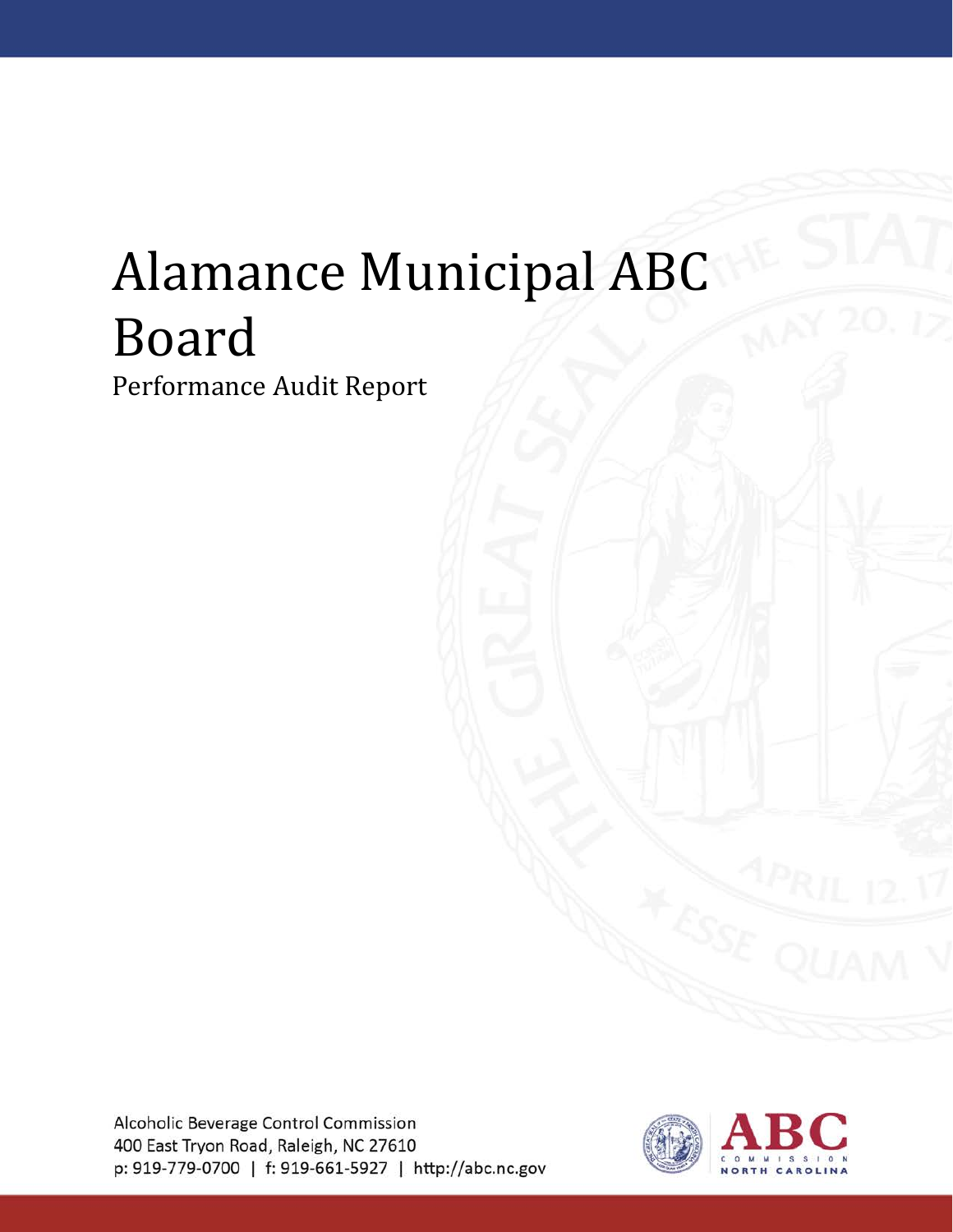# **TABLE OF CONTENTS**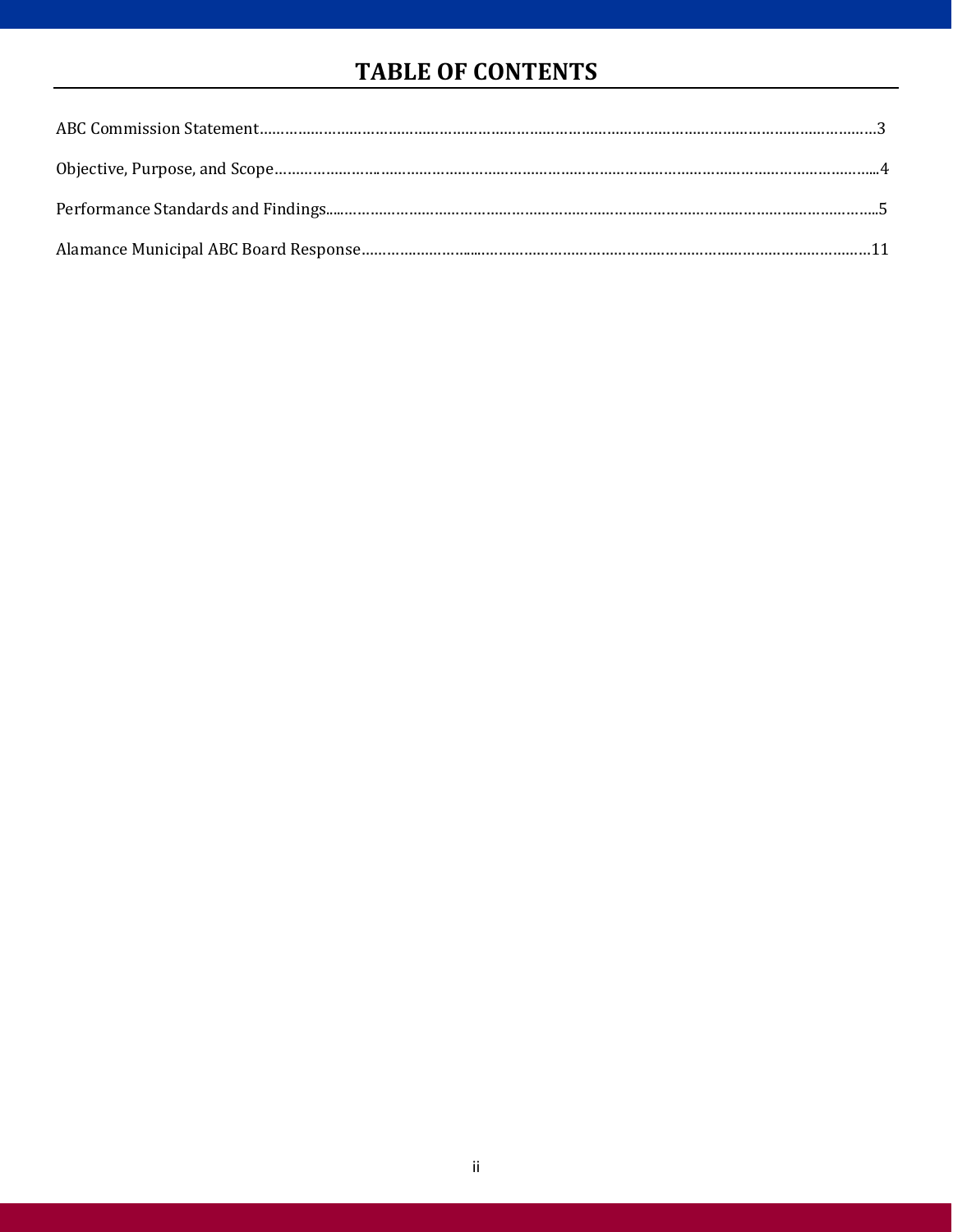

#### **Alcoholic Beverage Control**

**CHAIRMAN:** A. D. "Zander" GUY, JR.

**COMMISSIONERS:** Norman A. Mitchell, Sr. Charlotte

Karen Stout **Black Mountain** 

**ADMINISTRATOR:** Agnes Stevens

LOCATION: 400 East Tryon Road Raleigh NC 27610

**MAILING:** 4307 Mail Service Center Raleigh NC 27699-4307

PHONE: (919) 779-0700 http://abc.nc.gov/

**August 30, 2019** 

**Chip Foushee** Chairman **Alamance Municipal ABC Board** 603 W Harden St, **Graham, NC 27253** 

Dear Chairman Foushee,

On the following pages you will find the performance audit report conducted earlier this year by the staff of the ABC Commission reviewing the operations of the Alamance Municipal ABC Board.

The report consists of an executive summary, an overview of the objective, purpose and scope, and a digest of your board's performance standards and related findings. Included in the findings are recommendations for action on the part of your board.

I encourage you to review the report and let me know if you have any questions or require assistance in implmenting any of the recommendatons.

On behalf of the NC ABC Commision I thank you and your staff for your assistance and cooperation in conducting this review and in implementing the changes that will reduce expenses and increase profitibility of your board.

Sincerely.

**Agnes Stevens** Administrator

cc: NC Association of ABC Boards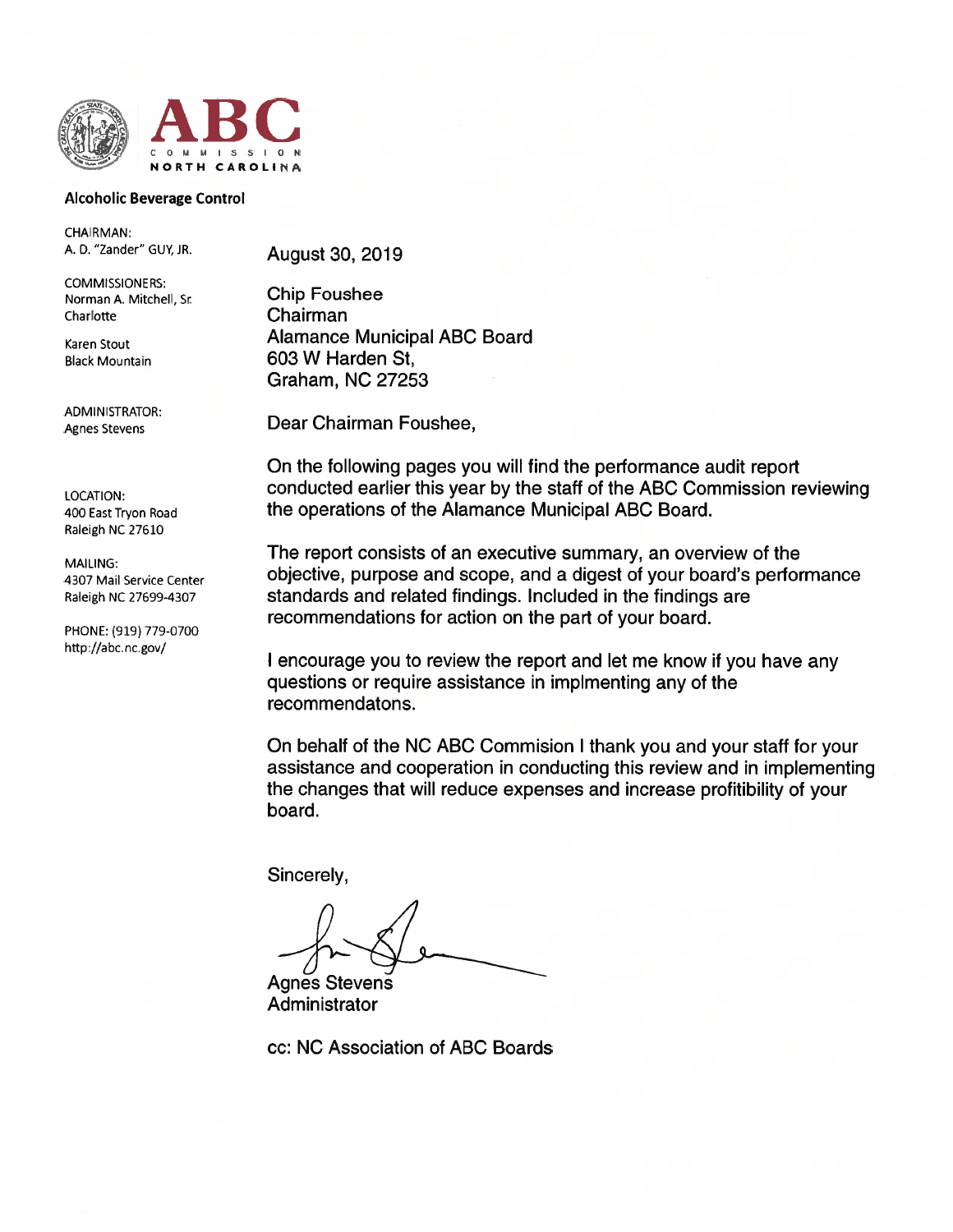# **OBJECTIVE, PURPOSE, AND SCOPE**

In addition to regular and special financial audits, G.S. 18B-705 (a) authorizes the N.C. ABC Commission to conduct performance audits of all local ABC boards in the state. Performance audits are examinations of existing operating policies, practices, controls, and activities to determine those areas in which there may be a need for improvement.

The audits are designed to ensure that all local ABC Boards comply with established performance standards pursuant to G.S. 18B-203 (a) (20). The audits' scope addresses compliance with ABC laws and rules, store appearance, operating efficiency, solvency, and customer service.

To achieve the objectives of the audit, auditors:

- Review applicable General Statutes, ABC Commission Rules, and Administrative Policies
- Review applicable reports and studies of ABC boards with similar size and geography
- Consult with specialists at the UNC School of Government
- Verify compliance with Commission and Board policies
- Verify results of previous performance audit recommendations
- Review organizational chart and job descriptions
- Review ABC board annual independent financial audits
- Visit the store(s)
- Interview key ABC board personnel.

The initial round of performance audits for the local ABC Boards concluded in 2016 and provided a comprehensive overview of the operations of the local boards. The follow-up round of performance audits now under way is designed to provide local boards with information that targets specific areas for improvement. Board activities that meet or exceed current performance standards are not included as areas recommended for corrective action and so are not included in the attached summary report and recommendations.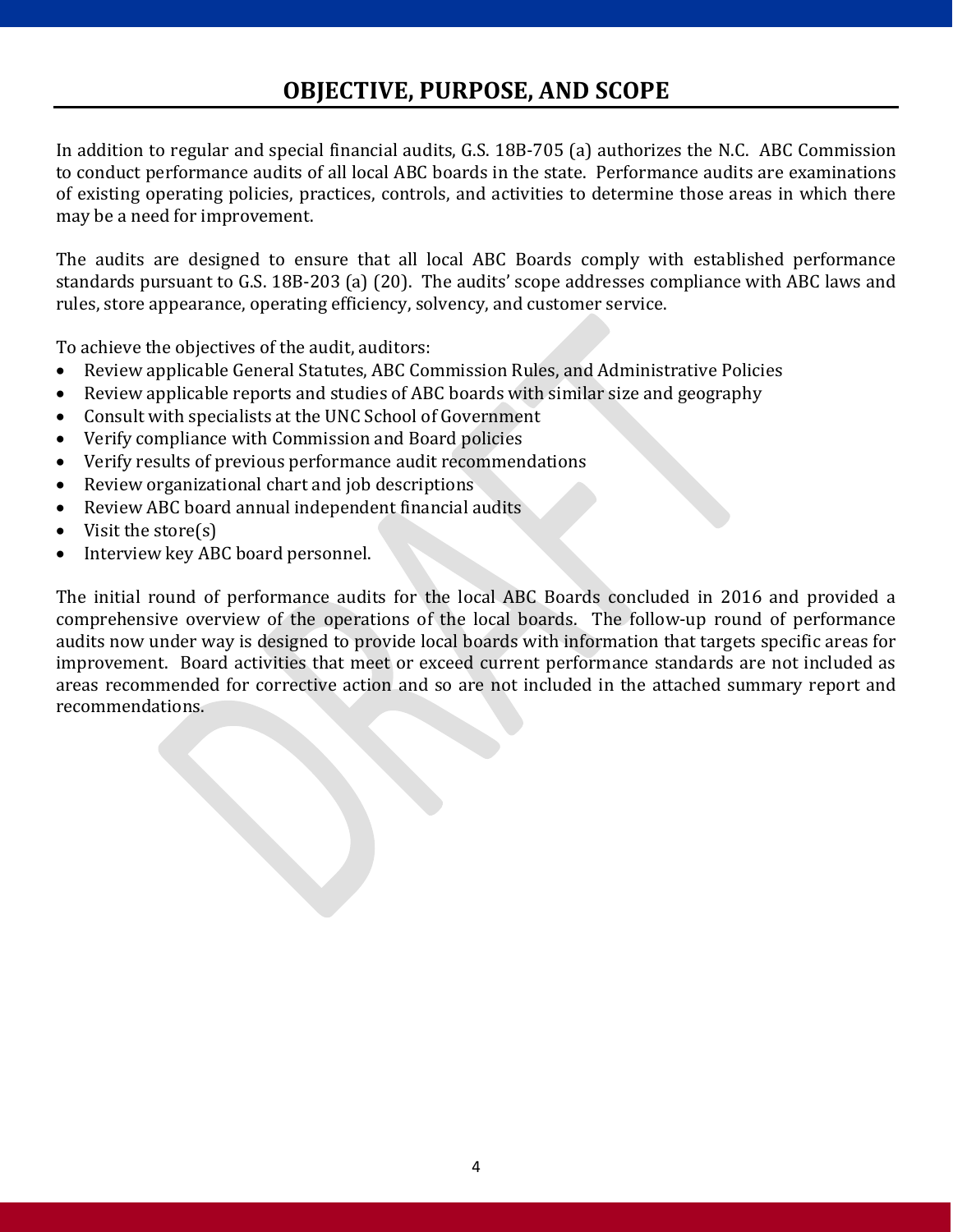# **PROFIT PERCENTAGE TO SALES AND OPERATING COST RATIO**

In FY2018, the Alamance Municipal ABC Board had a profit percentage to sales of 8.7%, a 1.8% increase over FY2017. The initial performance audit conducted in FY2012 concluded a profit percentage to sales of 4.93%. The NC ABC Commission profit percentage to sales for ABC Boards with gross sales greater than \$10M is 9%.

The operating cost ratio for the Alamance Municipal ABC Board was 0.63 in FY2019. The board's operating expenses decreased by 2.8% over FY2018. The NC ABC Commission standard for ABC boards with three or more stores with mixed beverage sales is less than 0.63.

Thus, the Alamance Municipal ABC Board did not meet the profitability standard but met the operating cost standard set by the NC ABC Commission. Below is a chart showing expenses and income from operations for the previous two years.

|                               | <b>FY2018</b> | <b>FY2017</b> |
|-------------------------------|---------------|---------------|
| <b>Operating expenses</b>     | \$2,153,865   | \$2,216,940   |
| excluding Depreciation        |               |               |
| <b>Income from Operations</b> | \$3,431,346   | \$3,164,789   |

Factors affecting profitability and cost include:

- The board has six retail locations with total gross sales of \$13,887,641.<br>• All retail locations are owned by the ABC board. Therefore, overhead example
- All retail locations are owned by the ABC board. Therefore, overhead expenses are reduced.
- Average ABC Board's cost of goods sold is between 52-54% per year. The Alamance-Municipal ABC Board's cost of goods sold is approximately 52%.
- Mixed beverage sales total approximately 15% of total gross sales.
- The closest neighboring ABC Board with a retail location, Orange County, is within a 5-mile radius of the Mebane store location.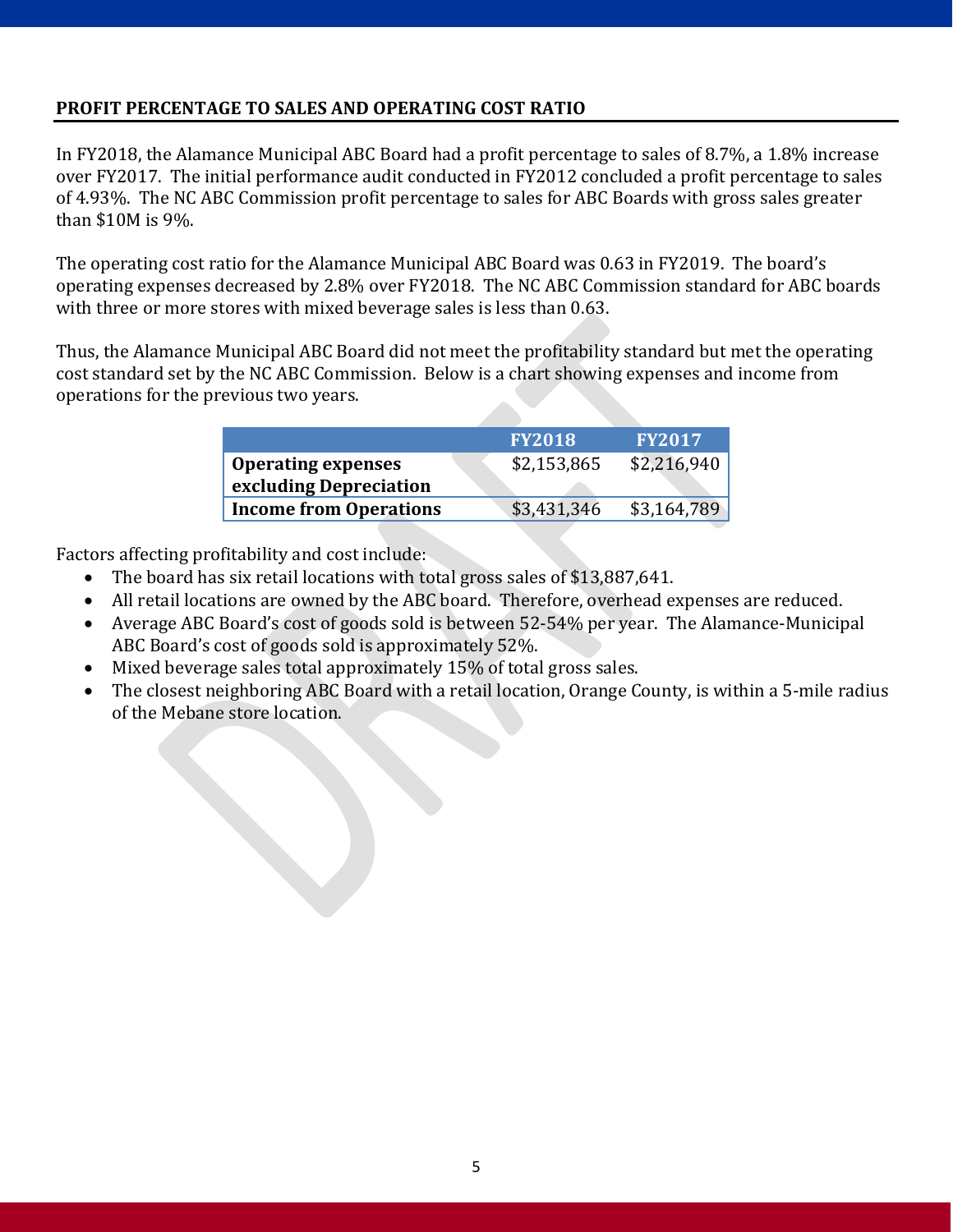# **BUDGET ANALYSIS**

The NC ABC Commission audits and compares all ABC Board monthly sales with the submitted adopted budgets. In reviewing the budget to actual analysis of the FY2018 financial audit, sales revenues exceeded the budgeted projections by 5.9%. Although total operating expenses were below budgeted projections by 5.8%, total expenditures and distributions exceeded budgeted projections by 3.8%. Amendments were not adopted by the board.

The below chart shows the final budget to actual amounts and the variances in the financial audit of FY2018.

|                           | <b>FY2018</b><br><b>Budget</b><br><b>Projections</b> | <b>FY2018</b><br><b>Actual</b> | Variance \$   | Variance % |
|---------------------------|------------------------------------------------------|--------------------------------|---------------|------------|
| <b>Sales</b>              | \$13,109,300                                         | \$13,887,641                   | \$778,341     | 5.9%       |
| <b>Total Operating</b>    | \$2,285,700                                          | \$2,153,865                    | ( \$131, 835) | $-5.8%$    |
| <b>Expenses</b>           |                                                      |                                |               |            |
| <b>Total Expenditures</b> | \$12,839,500                                         | \$13,690,056                   | \$850,556     | $6.6\%$    |
| and Distributions         |                                                      |                                |               |            |

**REQUIRED ACTION #1:** *All ABC Boards are required to operate within a balanced budget. When sales projections exceed actual amounts by two percent (2%), a budget amendment is required to show how the additional funds will be spent. If budgeted line items are not balanced, adopt budget amendments to correct specific items or add omitted line items. G.S. 18B-702(h) states, "Except as otherwise restricted by law, the local board may amend the budget at any time after adoption, in any manner, so long as the budget, as amended, continues to satisfy the requirements of this section… Amendments to the adopted budget shall also be provided to the appointing authority and the Commission."*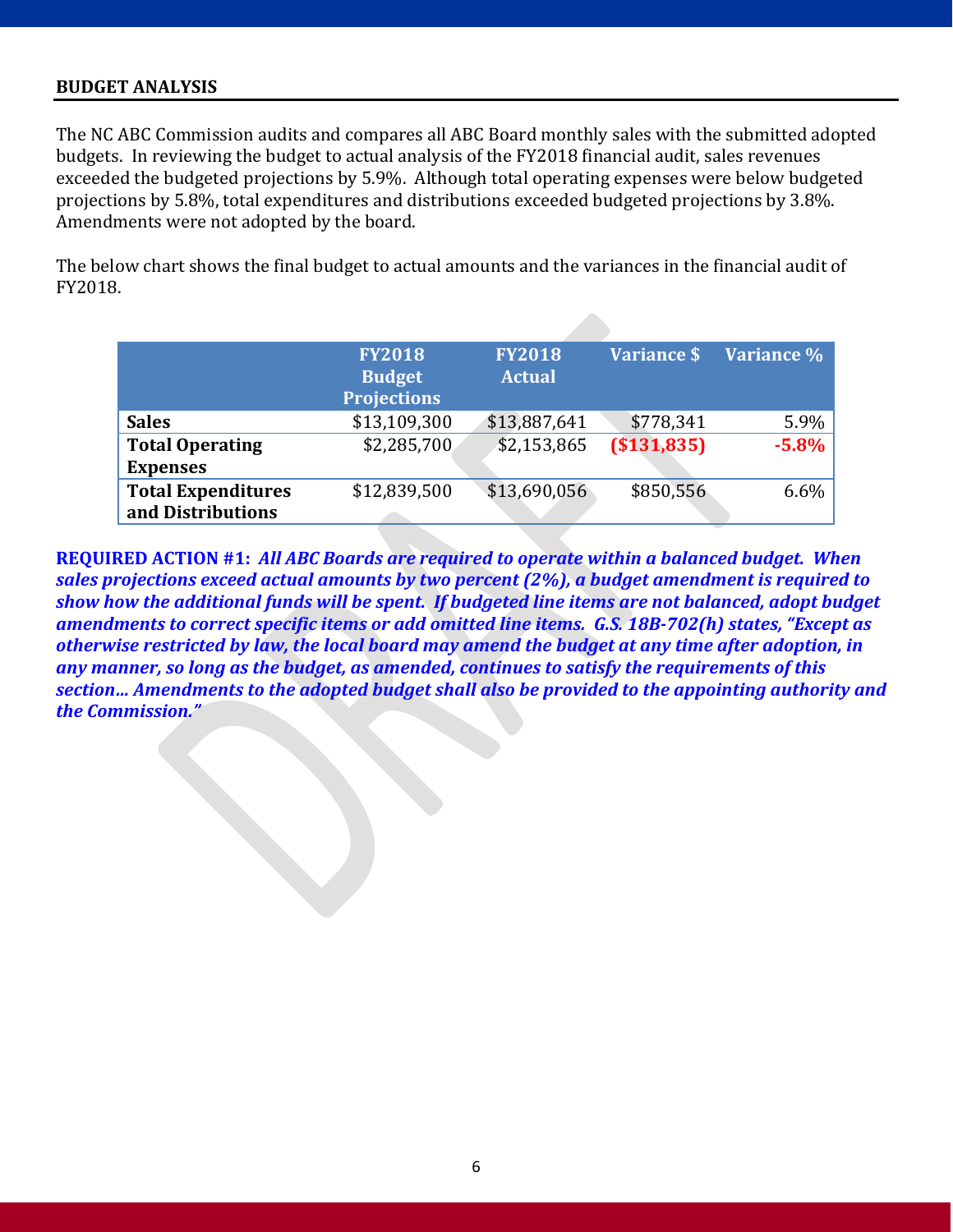# **WORKING CAPITAL**

*G.S. 18B-805 (d) allows the board to set aside a portion of the remaining gross receipts, within the limits set by the rules of the Commission, as cash to operate the ABC system. NCAC 15A .0902 (b) states, A local board shall set aside its working capital requirements at not less than two weeks' average gross sales of the latest fiscal year. The NC ABC Commission has set a maximum working capital standard for boards with gross sales greater than \$1.5M but less than \$50M an amount equal to three months of sales revenue.*

Based upon the existing rules, the Alamance Municipal ABC Board is required to maintain a minimum working capital of \$409,420 and a maximum working capital of \$2,661,230, equivalent to three months' gross sales. The board retained an actual working capital of \$2,537,374.

| Minimum<br>working capital<br>\$409,420 | Maximum<br>working capital<br>\$2,661,230       |  |  |
|-----------------------------------------|-------------------------------------------------|--|--|
|                                         |                                                 |  |  |
|                                         | <b>Actual working</b><br>capital<br>\$2,537,374 |  |  |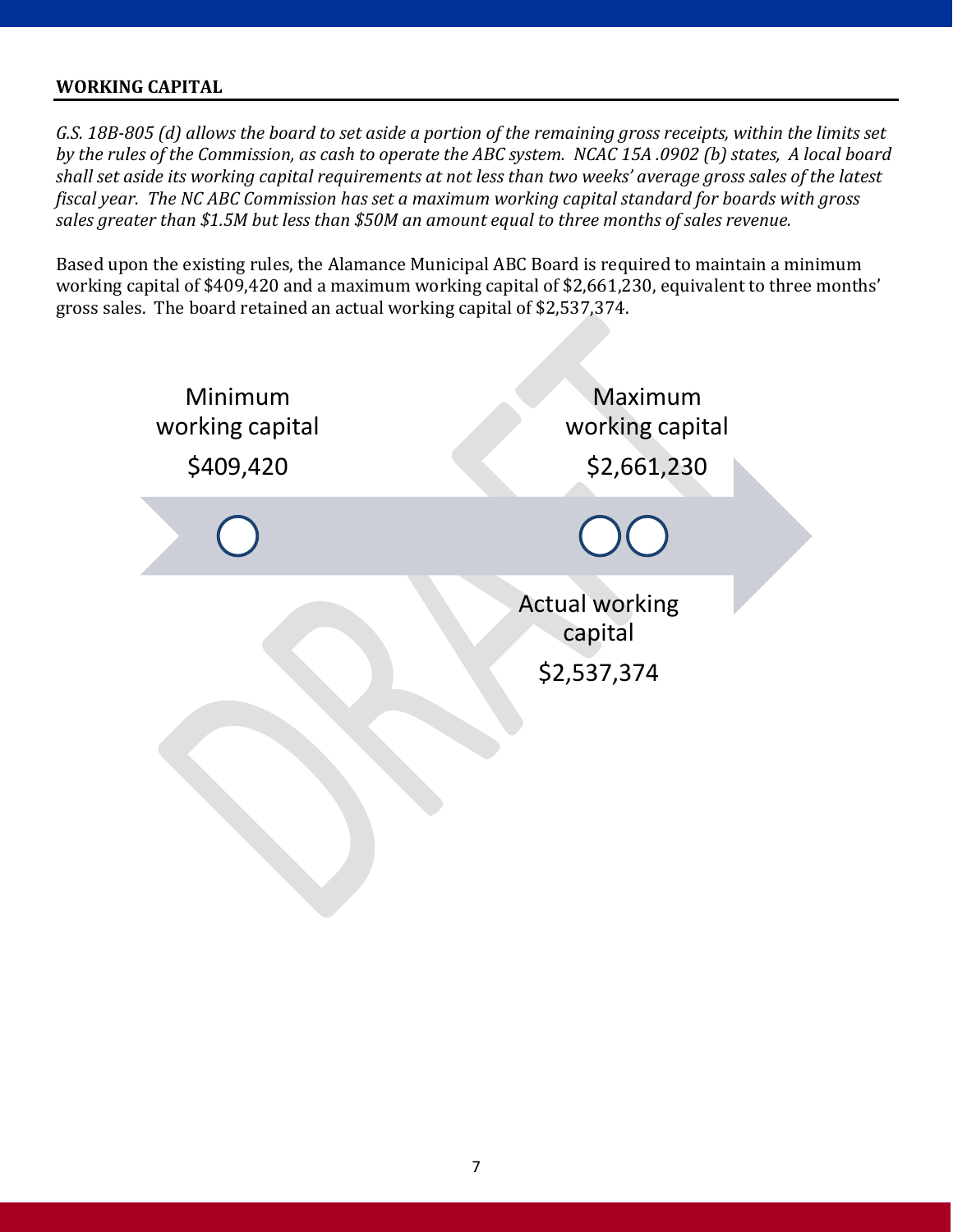#### **DISTRIBUTIONS**

*G.S. 18B-805 (b) requires the board to pay from gross receipts all expenses, mixed beverage and bottle taxes. G.S. 18B-805 (c) requires the board to make a minimum quarterly distribution of the 3 ½% markup and .01/.05 cent bottle tax to the municipalities and county. Below is a chart of taxes paid to the NC Department of Revenue, Gaston County, and the Town of Cramerton.*

*G.S. 18B-805 (c) (2) and (3) requires the board to distribute quarterly at least five percent (5%) of profits to law enforcement and at least seven percent (7%) of profits toward alcohol education.* Multiple bills have been passed altering distribution schedules since the formation of the ABC system and the merged system. A resolution in 1991 was adopted and approved that determines the current distribution schedule being as follows:

- Eighty percent (80%) to the general funds of each municipality on the basis of population according to the federal census
- Twenty percent (20%) to be paid to the administrative schools within Alamance County

| <b>Revenues Less Taxes and Cost of Sales FY2018</b> |              |
|-----------------------------------------------------|--------------|
| Sales (Retail and Mixed Beverage)                   | \$13,887,641 |
| <b>Excise Tax</b>                                   | \$2,991,368  |
| Mixed Beverage Tax (Combined)                       | \$209,589    |
| <b>Rehabilitation Tax</b>                           | \$41,764     |
| <b>Net Sales</b>                                    | \$10,644,920 |
| Cost of Liquor Sold                                 | \$7,213,574  |
| <b>Gross Profit on Sales</b>                        | \$3,431,346  |

|                                  | <b>FY2018</b><br><b>Minimum</b><br><b>Distribution</b><br><b>Calculation</b> | <b>FY2018 Actual</b> Variance \$<br><b>Distribution</b> |          | Variance % |
|----------------------------------|------------------------------------------------------------------------------|---------------------------------------------------------|----------|------------|
| <b>Gross Profit (Taken from</b>  | \$3,431,346                                                                  |                                                         |          |            |
| Above)                           |                                                                              |                                                         |          |            |
| <b>Total Operating Expenses*</b> | \$2,234,525                                                                  |                                                         |          |            |
| <b>Income from Operations</b>    | \$1,196,821                                                                  |                                                         |          |            |
| <b>Income before</b>             | \$1,202,216                                                                  |                                                         |          |            |
| Distributions**                  |                                                                              |                                                         |          |            |
| 3 1/2 Minimum Distribution       | \$395,283                                                                    | \$922,473                                               |          |            |
| <b>Law Enforcement</b>           | \$40,347                                                                     | \$83,959                                                | \$43,612 | 108%       |
| <b>Alcohol Education</b>         | \$56,485                                                                     | \$73,464                                                | \$16,979 | $30.1\%$   |

\*Total operating expenses includes depreciation expenses. Depreciation expense is not calculated for budget purposes.

\*\*Income before distributions considers interest income or expense.

The Alamance-Municipal ABC Board does not have in effect a law enforcement contract. However, the board partners with local law enforcement of the municipalities. In additional to the law enforcement distribution, the board is required to distribute at least seven percent (7%) towards alcohol education or rehabilitation purposes. The Alamance-Municipal made these distributions as required by G.S. 18B-805.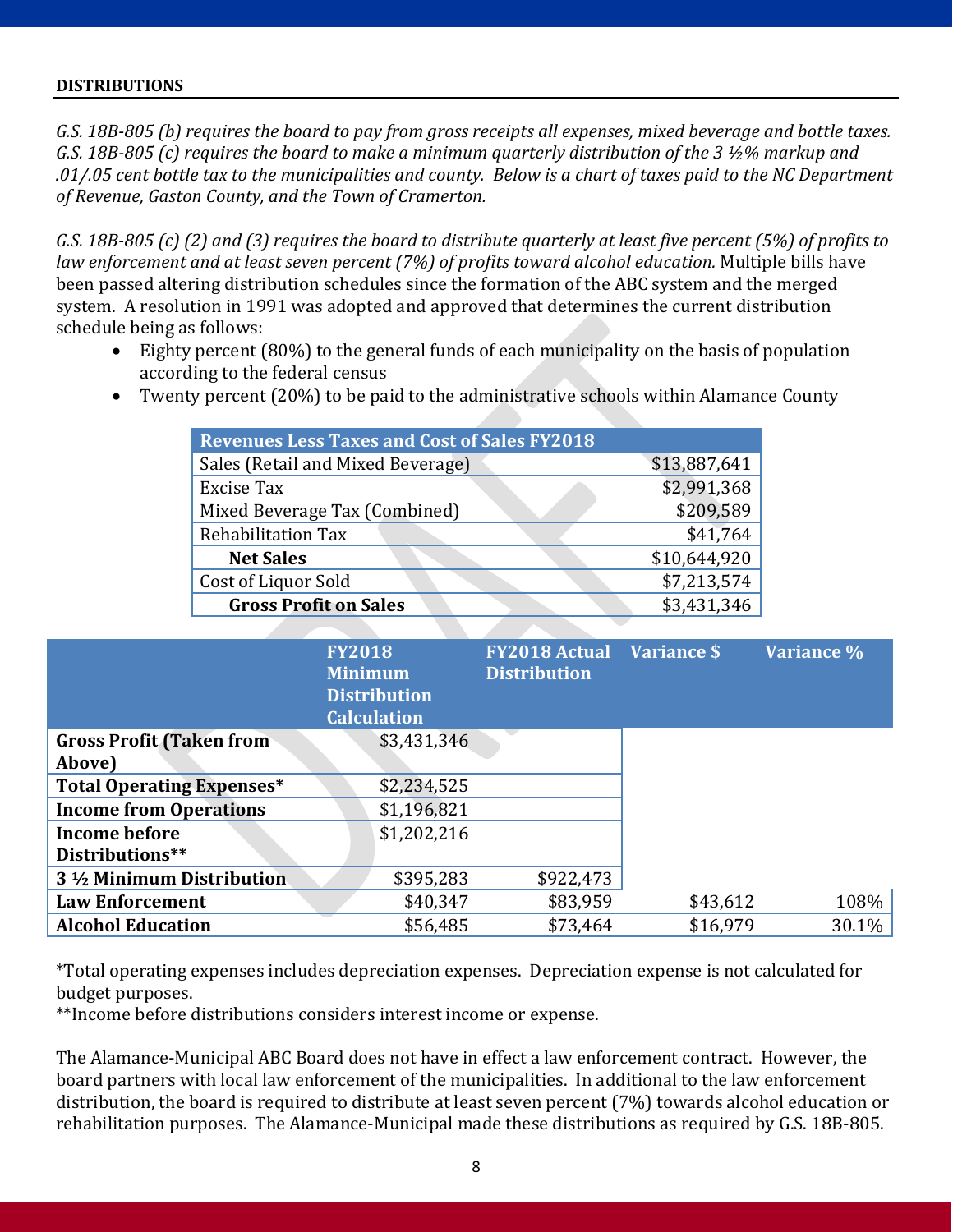# **STORE APPEARANCE**

The findings for store appearance are as follows:

- The required Fetal Alcohol Syndrome poster is displayed as required by G.S. 18B-808.
- Shelf management or shelf placement does not follow industry trends. Products are placed within code number order in most locations. Using this method allows for premium or high-priced product located on lower shelves.
- A North Carolina product selection is displayed separately within its own section and products are also displayed within their respective categories.

**REQUIRED ACTION #2:** *ABC Boards are required to have a shelf management plan that utilizes industry trends. Shelf management plans that reflect code number sequence does not qualify as a legitimate plan. Shelf management plans should reflect the following, but not limited to:* 

- o *Utilizing resources that would provide effective practices, i.e. shelf management, customer service, and inventory management, using the board's sales history*
- o *Modernizing both locations to generate more traffic and to further enhance customer shopping experiences and increase profits.*

**CORRECTIVE ACTION TAKEN: The ABC Board will implement policies that will reflect the items stated in the NC ABC Commission rule.**

# **OPERATING AND ADMINISTRATIVE COMPLIANCE**

• While inspecting stores during the fieldwork, the ABC Auditor randomly selected approximately seventy items to determine if uniform pricing is displayed on the shelves. Of those selected, two were incorrect.

**REQUIRED ACTION #3:** *Conduct a routine check of shelf prices along with the register to ensure accuracy. All prices must match what is in the register, the shelf, and in the NC Liquor Quarterly, and/or memorandums. Refer to the ABC Commission's website to verify product pricing.*

**CORRECTIVE ACTION TAKEN: Management has implemented practices and procedures that will ensure accurate pricing.**

• A law enforcement contract has not been established between the ABC Board and a law enforcement agency.

**REQUIRED ACTION #4:** *Adopt a law enforcement contract with an enforcement agency. ABC Boards are required to have an agreed upon law enforcement contract as required by ABC statute and may have agreements with more than one agency. G.S. 18B-501 (f) states, " Instead of hiring local ABC officers, a local board may contract to pay its enforcement funds to a sheriff's department, city policy department or other local law-enforcement agency for enforcement of the ABC laws within the lawenforcement agency's territorial jurisdiction. Enforcement agreements may be made with more than one agency at the same time."*

**CORRECTIVE ACTION TAKEN: The board is updating the law enforcement contract as indicated in the ABC Board's response.**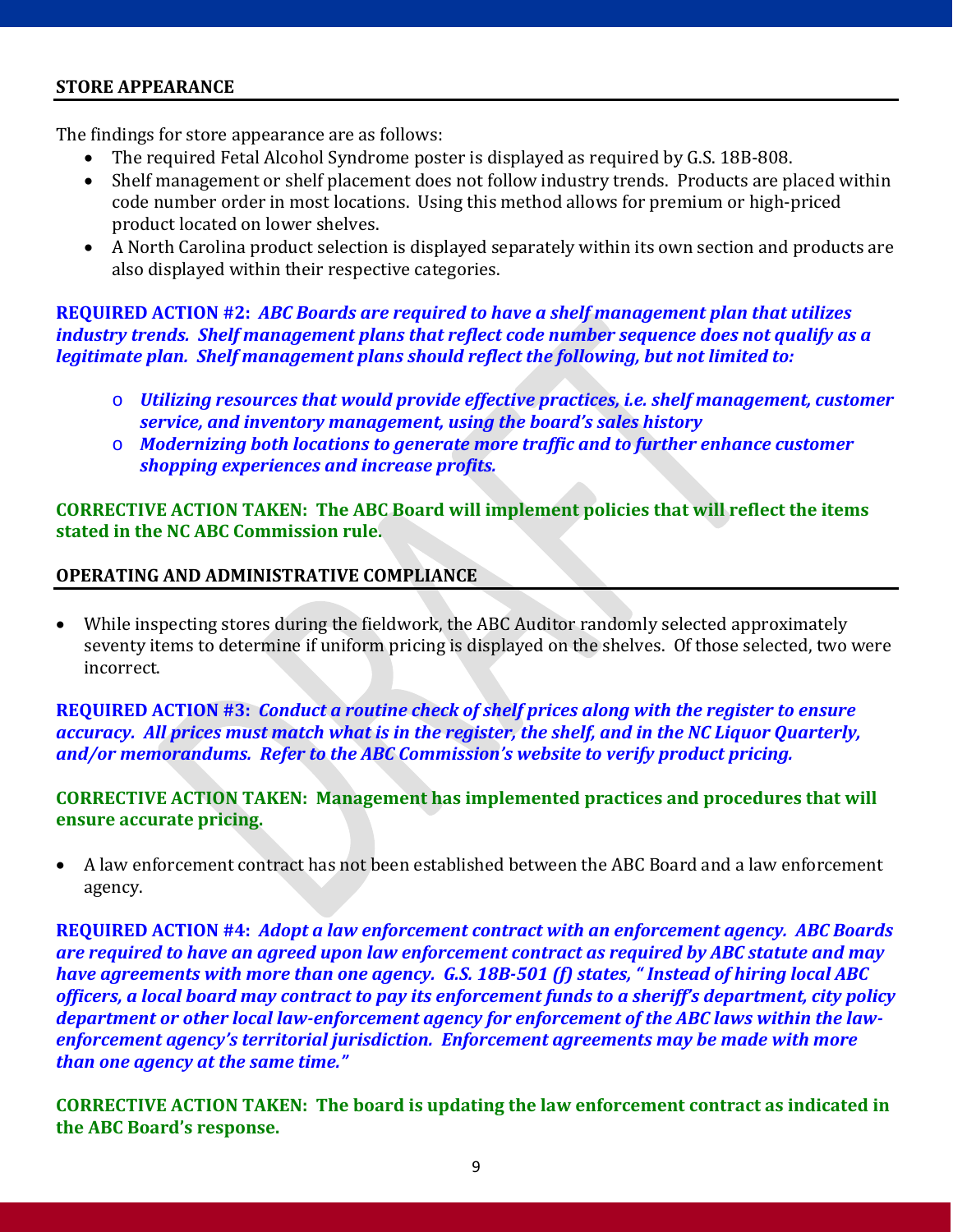• The initial performance audit indicated the board chairman receives a different level of compensation that exceeds the maximum limit of \$150 as required in the general statutes. An approval from the appointing authority has not been received by the NC ABC Commission. Remaining board members receive compensation in accordance with G.S. 18B-700 (g1).

**REQUIRED ACTION #5:** *Ask the appointing authority for a written authorization setting a different compensation amount for the chairman retroactive to the start of the increase in compensation. G.S. 18B-700 (g1) states, "A local board member shall receive compensation in an amount not to exceed on hundred fifty dollars (\$150.00) per board meeting unless a different level of monetary compensation is approved by the appointing authority. If a different level is approved by the appointing authority, the appointing authority shall notify the Commission of the approved level of compensation in writing."*

# **CORRECTIVE ACTION TAKEN: The chairman's compensation has been reduced to that of the maximum amount of \$150.00.**

• In the initial performance audit conducted in FY2012, the findings instructed the board to complete an employee manual. Once approved, the board is required to forward to the NC ABC Commission for approval. The finding is still outstanding as of the current performance audit to date; the board has not completed and approved an employee manual. Additional policies, such as a mixed-beverage and travel policy have not been adopted.

**REQUIRED ACTION #6:** *Adopt a personnel manual and policies that incorporate board practices. The ABC Commission encourages ABC boards to model personnel policies and procedures after those of the appointing authority. However, certain ABC procedures must be clearly presented in the employee manual.* 

**REQUIRED ACTION #7***: As a reminder, submit policies to the NC ABC Commission prior to adoption. NCAC 15A .1102 states, "A copy of all rules or amendments thereto that may be adopted by a local board to govern the operation of ABC stores or the enforcement of the ABC laws shall be submitted to the Commission at least 15 days prior to the date on which it is proposed that those rules or amendments are to become effective."*

**CORRECTIVE ACTION TAKEN: The board is updating board policies and procedures to reflect what is being practiced. Once completed, copies will be forwarded to the NC ABC Commission for review and approval.**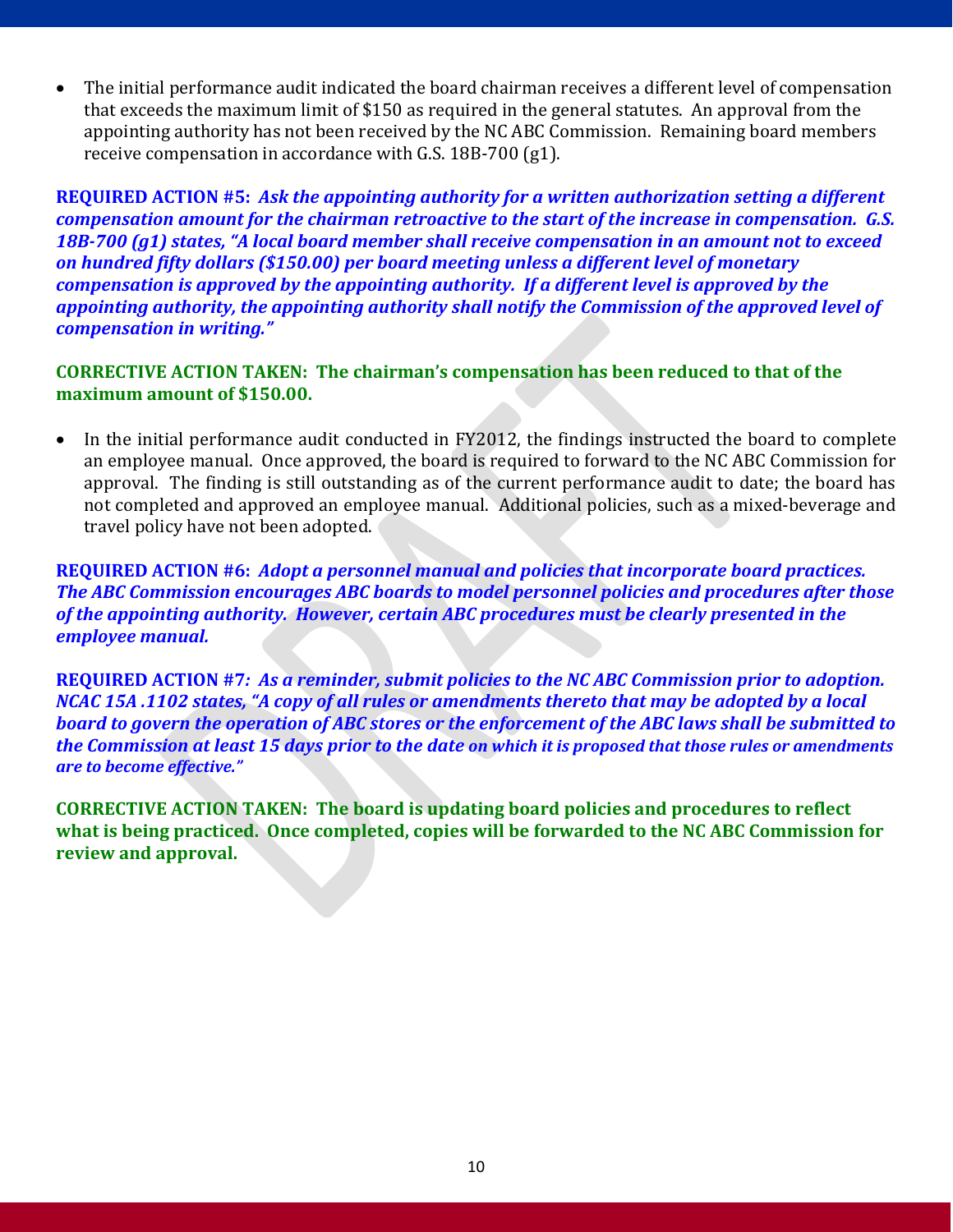# **Alamance Municipal ABC Board**

603 West Harden Street

Graham, North Carolina 27253

Telephone (336) 226-6882

Fax (336) 226-7093

**Chip Foushee** Chairman

Larry Brooks **Executive Director** 

July 15th, 2019

**ABC Commission North Carolina** Attention: Ms. Monique S. McLean 4307 Mail Service Center Raleigh, NC. 27699-4307

Dear Ms. McLean

RE. Cycle Two of Performance Audit

We are responding to the above audit. The Board wishes to thank Ms. McLean and the ABC Commission for presenting the audit findings. The Board has reviewed the Performance Audit and have responses attached.

We have corrected, and are in the process of correcting all findings.

We appreciate your work on the audit and working with our employees. Our Board strives to make our system as efficient as possible and to maximize profits for the local appointing authority.

We appreciate the time and effort that was required by you to prepare the Performance Audit. Thanks again for the information that needs attention. Should you have any questions regarding any of the responses, please contact me.

**Executive Director Larry Brooks**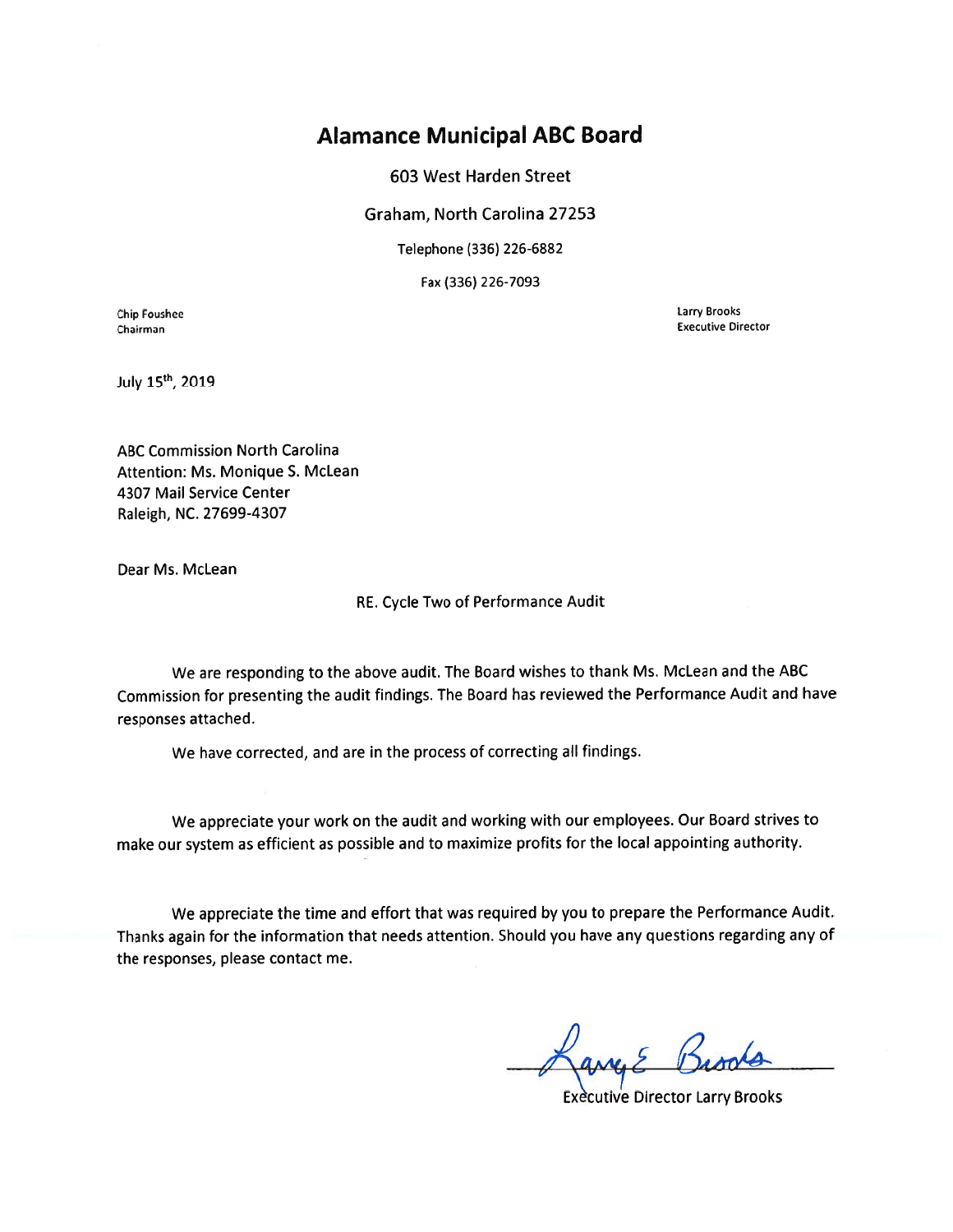#### Item 1: Profit Percentage

With Alamance County and the areas surrounding experiencing higher unemployment, as well as other negative economic consequences similar to the entire country, our profit percentage has increased 3.77% in five years. Although our percentage is .03 less than what the NC ABC Commission suggests for Boards over \$10M. If we could get what is ordered from the State warehouse and not be shorted estimate 75 to 125 cases an order, we could increase profit.

We have reduced operating cost by installing LED lighting, changing the communication system, changing our stores accounting system and we are in the processed of changing our financial system.

As stated previously, we are proud and excited that our sales were \$778,341 over budget and that our expenses were \$131,835 under estimate, resulting in a net of \$850,556.

We do operate under a balanced budget. Salaries are another large factor of operating expense. A large percentage of our employees have significant longevity with the system. We must be competitive to keep and attract dedicated, reliable and professional employees. We have very little turnover.

#### **Item 2: Shelf Management**

We will adopt a shelf management plan to reflect items in Rule 15A.1708 shelf management.

#### Item 3: Items with wrong prices

Employees have been instructed to routinely check shelf prices with the registers. Employees have been instructed to conduct more frequent price checks to ensure prices are correct.

#### **Item 4: Law Enforcement Contracts**

Our Board has contracts with the Local Enforcement with the Cities of Burlington, Graham and Mebane. Our profits are required to be distributed to these law enforcement agencies based on population. For our fiscal year ending June 30<sup>th</sup>, 2019, we distributed \$83,959 for Law enforcement and \$73,464 Alcohol Education. We are in the process of having new contracts drafted to be signed by the police departments of the three Municipalities that are our appointing Board.